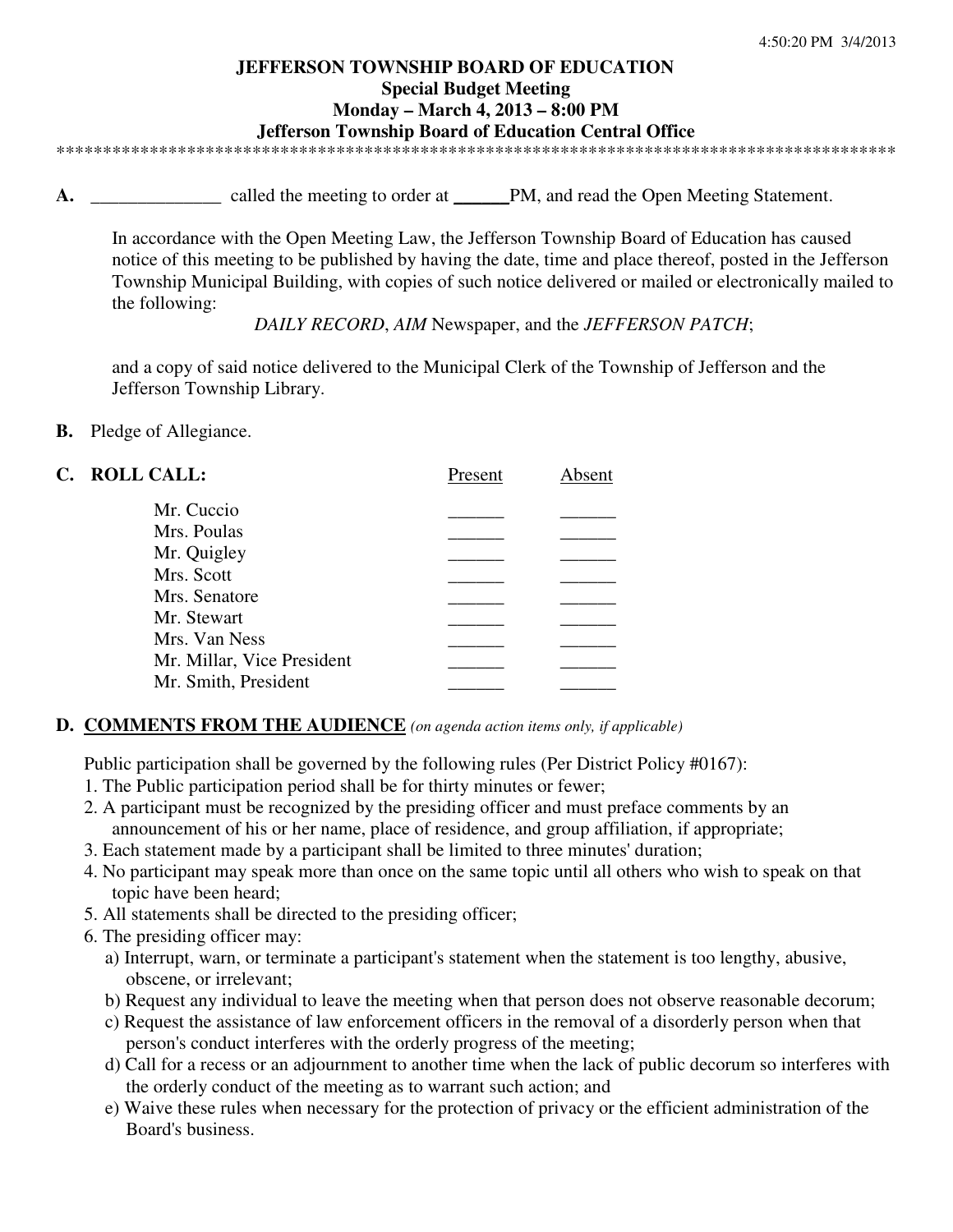# **E. BUILDING NEEDS AND FINANCE COMMITTEE**

Motion by \_\_\_\_\_\_\_\_\_\_\_\_\_\_, seconded by \_\_\_\_\_\_\_\_\_\_\_\_, to accept Resolution to adopt tentative 2013-2014 Budget as described below:

**BE IT RESOLVED** that the tentative budget be approved for the 2013-2014 school year using the 2013-2014 state aid figures and the Secretary to the Board of Education be authorized to submit the following tentative budget to the Executive County Superintendent of Schools for approval in accordance with the statutory deadline:

 $\Delta \mathbb{R}$ 

|                                   | <b>General</b><br>Fund | <b>Special</b><br><b>Revenues</b> | <b>Debt</b><br><b>Service</b> | <b>Total</b> |
|-----------------------------------|------------------------|-----------------------------------|-------------------------------|--------------|
| 2013-14 Total Expenditures        | \$55,285,598           | \$757,905                         | \$1,987,106                   | \$58,030,609 |
| <b>Less: Anticipated Revenues</b> | \$17,674,345           | \$757,905                         | 43.647                        | \$18,775,897 |
| <b>Taxes to be Raised</b>         | \$37,611,253           |                                   | \$1,943,459                   | \$39,254,712 |

And to advertise said tentative budget in the *Daily Record* in accordance with the form suggested by the State Department of Education and according to law; and

**BE IT FURTHER RESOLVED**, that a public hearing be held at the Jefferson Township High School Media Center, Oak Ridge, NJ on March 25, 2013 at 8:00PM for the purpose of conducting a public hearing on the budget for the 2013-2014 school year.

**RESOLVED** that the Jefferson Township Board of Education requests the approval a capital reserve withdrawal in the amount of \$264,965. The district intends to utilize these funds for the projects listed below:

**a.** ET Briggs Window Replacement (27-2380-020-13-1000) and HS Partial Window Replacement (27-2380-040-13-1000), estimated cost =  $$701,226$  and \$63,514, respectively, and

**WHEREAS,** school district policy and N.J.A.C. 6A:23A-7.3(a) provides that the Jefferson Board of Education shall establish in the annual school budget a maximum expenditure amount that may be allotted for such travel and expense reimbursement for the 2013-2014 school year; and

**WHEREAS,** maximum expenditure amount allotted for travel and expense reimbursement for the 2012- 2013 was \$67,295, and

**WHEREAS,** travel and expense reimbursement has reached a total amount of \$44,216.81 as of March 1, 2013

**NOW THEREFORE BE IT RESOLVED**, that the Jefferson Board of Education, in the County of Morris, New Jersey hereby establishes the school district travel maximum for the 2013-2014 at the sum of \$51,745 and

**BE IT FURTHER RESOLVED,** that the School Business Administrator shall track and record these costs to insure that the maximum amount is not exceeded.